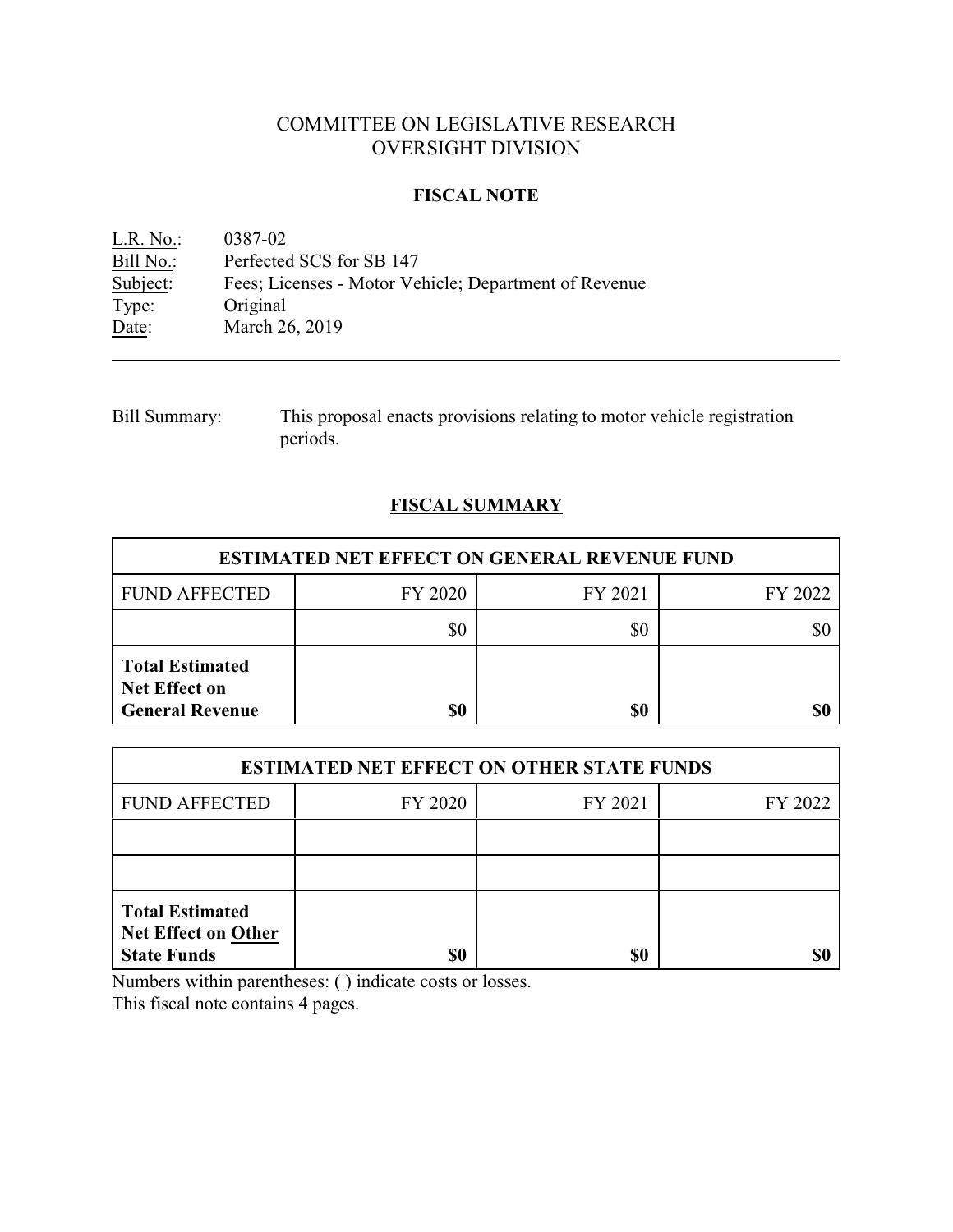L.R. No. 0387-02 Bill No. Perfected SCS for SB 147 Page 2 of 4 March 26, 2019

| <b>ESTIMATED NET EFFECT ON FEDERAL FUNDS</b>                        |         |         |         |  |
|---------------------------------------------------------------------|---------|---------|---------|--|
| <b>FUND AFFECTED</b>                                                | FY 2020 | FY 2021 | FY 2022 |  |
|                                                                     |         |         |         |  |
|                                                                     |         |         |         |  |
| <b>Total Estimated</b><br>Net Effect on All<br><b>Federal Funds</b> | \$0     | \$0     | SI)     |  |

| <b>ESTIMATED NET EFFECT ON FULL TIME EQUIVALENT (FTE)</b>    |         |         |         |  |
|--------------------------------------------------------------|---------|---------|---------|--|
| <b>FUND AFFECTED</b>                                         | FY 2020 | FY 2021 | FY 2022 |  |
|                                                              |         |         |         |  |
|                                                              |         |         |         |  |
| <b>Total Estimated</b><br><b>Net Effect on</b><br><b>FTE</b> |         |         |         |  |

 $\Box$  Estimated Net Effect (expenditures or reduced revenues) expected to exceed \$100,000 in any of the three fiscal years after implementation of the act.

| <b>ESTIMATED NET EFFECT ON LOCAL FUNDS</b> |         |         |     |
|--------------------------------------------|---------|---------|-----|
| <b>FUND AFFECTED</b>                       | FY 2021 | FY 2022 |     |
| Local Government                           | \$0     | \$0     | \$0 |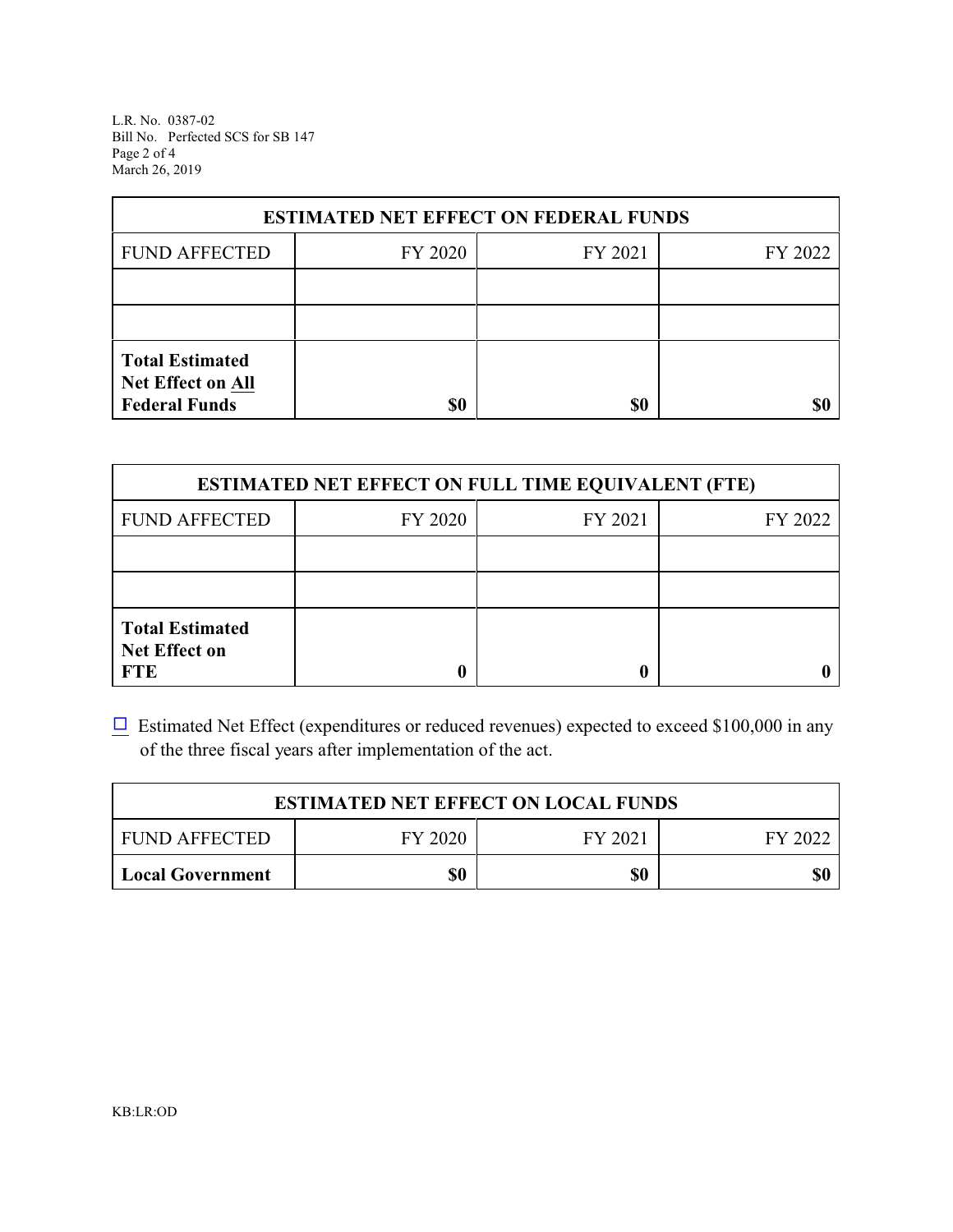L.R. No. 0387-02 Bill No. Perfected SCS for SB 147 Page 3 of 4 March 26, 2019

### **FISCAL ANALYSIS**

#### ASSUMPTION

Officials from the **Department of Revenue**, **Department of Transportation** and **Department of Public Safety - Missouri Highway Patrol** each assume the proposal will have no fiscal impact on their respective organizations.

**Oversight** notes that the agencies mentioned above have stated the proposal would not have a direct fiscal impact on their organization. Oversight does not have any information to the contrary. Therefore, Oversight will reflect a zero impact on the fiscal note for these agencies.

| FISCAL IMPACT - State Government | FY 2020<br>$(10 \text{ Mo.})$ | FY 2021    | FY 2022    |
|----------------------------------|-------------------------------|------------|------------|
|                                  | <u>\$0</u>                    | <u>\$0</u> | <u>\$0</u> |
| FISCAL IMPACT - Local Government | FY 2020<br>$(10 \text{ Mo.})$ | FY 2021    | FY 2022    |
|                                  | <u>\$0</u>                    | \$0        | <u>\$0</u> |

### FISCAL IMPACT - Small Business

No direct fiscal impact to small businesses would be expected as a result of this proposal.

#### FISCAL DESCRIPTION

This proposal specifies that fees for the renewal of noncommercial motor vehicle registrations would be due at the end of the month after the registration expires.

This legislation is not federally mandated, would not duplicate any other program and would not require additional capital improvements or rental space.